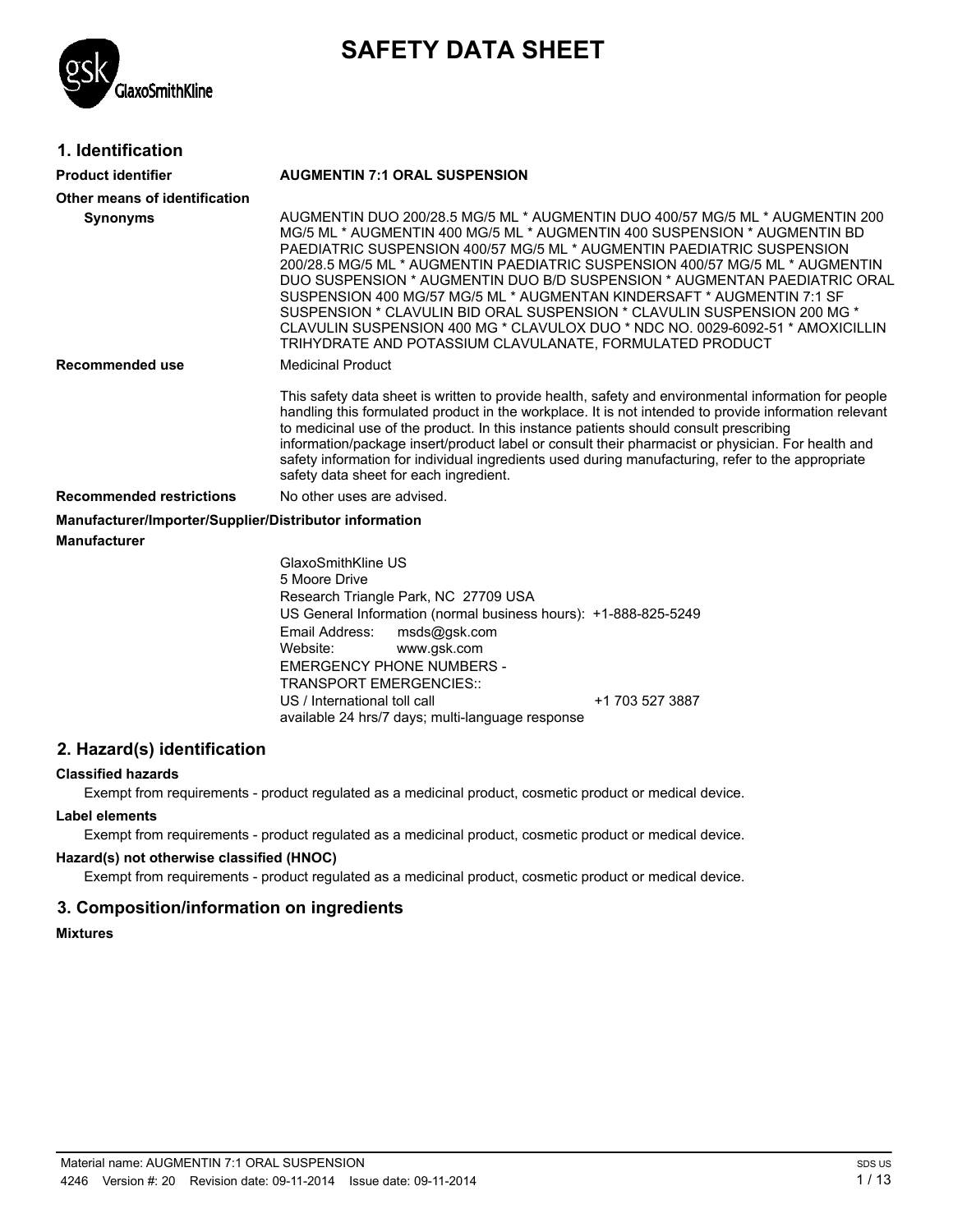| <b>Chemical name</b>              | Common name and synonyms                                                                                                                                                                                                                                                                                                                                                                                                                                                                                   | <b>CAS number</b> | $\%$  |
|-----------------------------------|------------------------------------------------------------------------------------------------------------------------------------------------------------------------------------------------------------------------------------------------------------------------------------------------------------------------------------------------------------------------------------------------------------------------------------------------------------------------------------------------------------|-------------------|-------|
| AMOXICILLIN TRIHYDRATE            | (2S-(2ALPHA,5ALPHA,6BETA(S*)))-4-THIA-<br>1-AZABICYCLO(3. 2.0)HEPTANE-2-<br>CARBOXYLIC ACID,<br>6-((AMINO(4-HYDROXYPHENYL)ACETYL)<br>AMINO)-3,3-DIMETHYL- 7-OXO-,<br><b>TRIHYDRATE *</b><br>(2S, 5R, 6R)-6-(R-(-)-2, AMINO-2-(P-HYDROX<br>YPHENYL) ACETAM IDO)-3,3-DIMETHYL<br>-7-OXO-4-THIA-1-AZABICYCLO(3.2.0)HEP<br>TANE-2-CARBOXYLIC ACID TRIHYDRATE<br>4-THIA-1-AZABICYCLO(3.2.0)HEPTANE-2-<br>CARBOXYLIC ACID, 6-((AMINO(4-<br>HYDROXYPHENYL)ACETYL)AMINO)-3,3-D<br>IMETHYL-7-OXO-, TRIHYDRATE, (2S- | 61336-70-7        | 62.01 |
|                                   | (2ALPHA, 5ALPHA, 6BETA(S*)))-*<br>ALPHA-AMINO-P-HYDROXYBENZYLPENI<br>CILLIN TRIHYDRATE * AX 250 * BRL-2333 *<br>J1030 * RTECS XH8310000 * AMOXICILLIN<br>* AMOXYCILLIN TRIHYDRATE                                                                                                                                                                                                                                                                                                                          |                   |       |
| SILICON DIOXIDE COLLOIDAL         |                                                                                                                                                                                                                                                                                                                                                                                                                                                                                                            | 7631-86-9         | 12.67 |
| POTASSIUM CLAVULANATE             | POTASSIUM CLAVULANATE (STERILE) *<br>SKF-85472-Y * BRL-14151MM-F * ITEM<br><b>NUMBER 8104750</b>                                                                                                                                                                                                                                                                                                                                                                                                           | 61177-45-5        | 9.64  |
| SODIUM CARBOXYMETHYL<br>CELLULOSE | CELLULOSE, CARBOXYMETHYL ETHER,<br>SODIUM SALT * CELLULOSE SODIUM<br>GLYCOLATE * SODIUM CELLULOSE<br>GLYCOLATE * SODIUM GLYCOLATE<br>CELLULOSE *<br>CARBOXYMETHYLCELLULOSE SODIUM *<br>CARBOXYMETHYLCELLULOSE SODIUM<br>SALT * ALMELOSE * CMC-NA * CMC *<br>CARBOXYMETHYL CELLULOSE * SODIUM<br>CARBOXYMETHYLCELLULOSE *<br>AQUALON(R) CELLULOSE GUM *<br>AQUACIDE II * OHS80080 * RTECS<br>FJ5950000 * CELLULOSE CARBOXY<br>METHYL ETHER, SODIUM SALT                                                     | 9004-32-4         | 5.8   |
| <b>ASPARTAME</b>                  | ASPARTYLPHENYLALANINE METHYL<br><b>ESTER * NUTRASWEET</b>                                                                                                                                                                                                                                                                                                                                                                                                                                                  | 22839-47-0        | 2.2   |
| POLYVINYLPOLYPYRROLIDONE          | CROSPOVIDONE * CROSPOVIDONE<br>(KOLLIDON CL-SF) * PVPP *<br>POLY[1-(2-OXO-1-PYRROLIDINYL)-1,2-ET<br>HANEDIYL]                                                                                                                                                                                                                                                                                                                                                                                              | 25249-54-1        | 1.86  |
| SODIUM BENZOATE                   | BENZOIC ACID, SODIUM SALT *<br>BENZOATE OF SODA * SODUIM BENZOIC<br><b>ACID</b>                                                                                                                                                                                                                                                                                                                                                                                                                            | 532-32-1          | 1.18  |
| <b>XANTHAN GUM</b>                | ACTIGUM CX 9 * BIOPOLYMER XB-23<br>XANTHAN GUM * BIOZAN R * ENORFLO X<br>* FLOCON 1035 * GALAXY XB * KELFLO *<br>KELTROL (GUM) * KELZAN * KENTROL *<br>POLYSACCHARIDE B 1459 * RHODOPOL<br>23 * XANFLOOD * XANTHOMONAS GUM                                                                                                                                                                                                                                                                                 | 11138-66-2        | 0.59  |
| <b>SILICON DIOXIDE</b>            | SILICA * SILICA GEL * AMORPHOUS<br>SILICA * DIATOMACEOUS EARTH *<br>INFUSORIAL EARTH * CAB-O-SIL M-5                                                                                                                                                                                                                                                                                                                                                                                                       | 7631-86-9         | 0.35  |
| <b>MAGNESIUM STEARATE</b>         | STEARIC ACID, MAGNESIUM SALT *<br>MAGNESIUM DISTEARATE * DIBASIC<br>MAGNESIUM STEARATE * MAGNESIUM<br>DISTEARATE, PURE                                                                                                                                                                                                                                                                                                                                                                                     | 557-04-0          | 0.23  |

Other components below reportable levels 3.47

\*Designates that a specific chemical identity and/or percentage of composition has been withheld as a trade secret.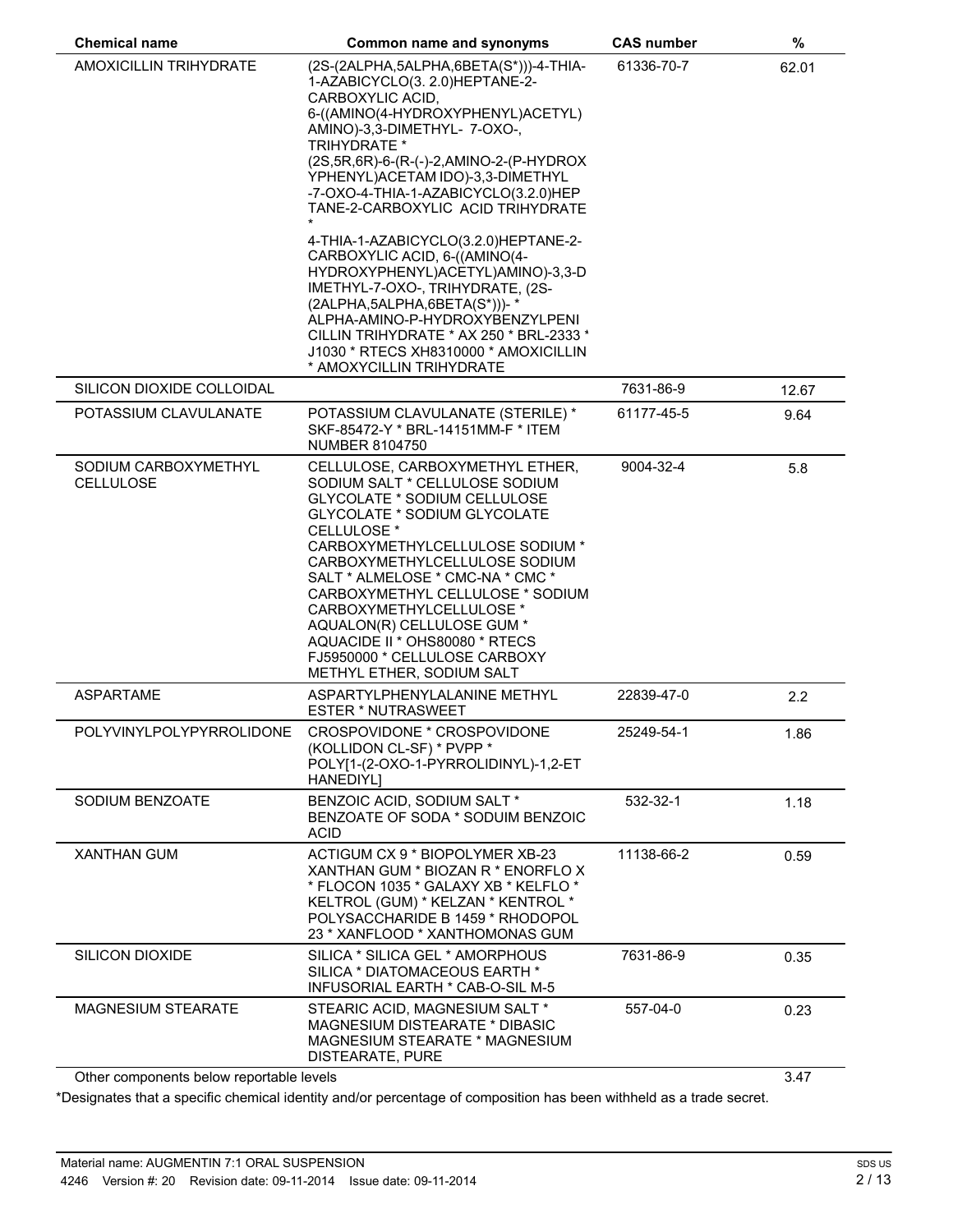### **4. First-aid measures**

| <b>Inhalation</b>                                                            | In case of accident by inhalation: remove casualty to fresh air and keep at rest. If not breathing,<br>give artificial respiration. If breathing is difficult, trained personnel should give oxygen. Get medical<br>attention immediately.                                                                                                                                                                                                                                                                                                                                                                                                                                                                                                                                                                                                                                                                                                                                                                                                                                                                                                                                                                                                                               |
|------------------------------------------------------------------------------|--------------------------------------------------------------------------------------------------------------------------------------------------------------------------------------------------------------------------------------------------------------------------------------------------------------------------------------------------------------------------------------------------------------------------------------------------------------------------------------------------------------------------------------------------------------------------------------------------------------------------------------------------------------------------------------------------------------------------------------------------------------------------------------------------------------------------------------------------------------------------------------------------------------------------------------------------------------------------------------------------------------------------------------------------------------------------------------------------------------------------------------------------------------------------------------------------------------------------------------------------------------------------|
| <b>Skin contact</b>                                                          | Immediately flush with plenty of water for at least 15 minutes while removing contaminated clothing<br>and shoes. Get medical attention immediately.                                                                                                                                                                                                                                                                                                                                                                                                                                                                                                                                                                                                                                                                                                                                                                                                                                                                                                                                                                                                                                                                                                                     |
| Eye contact                                                                  | Rinse thoroughly with plenty of water for at least 15 minutes and consult a physician.                                                                                                                                                                                                                                                                                                                                                                                                                                                                                                                                                                                                                                                                                                                                                                                                                                                                                                                                                                                                                                                                                                                                                                                   |
| Ingestion                                                                    | If swallowed, rinse mouth with water (only if the person is conscious). Call a physician or poison<br>control center immediately. Only induce vomiting at the instruction of medical personnel. Never<br>give anything by mouth to an unconscious person.                                                                                                                                                                                                                                                                                                                                                                                                                                                                                                                                                                                                                                                                                                                                                                                                                                                                                                                                                                                                                |
| <b>Most important</b><br>symptoms/effects, acute and<br>delayed              | Possible effects of overexposure in the workplace include: symptoms of hypersensitivity (such as<br>skin rash, hives, itching, and difficulty breathing), nausea, vomiting, diarrhoea.                                                                                                                                                                                                                                                                                                                                                                                                                                                                                                                                                                                                                                                                                                                                                                                                                                                                                                                                                                                                                                                                                   |
| Indication of immediate<br>medical attention and special<br>treatment needed | Provide general supportive measures and treat symptomatically. Symptoms may be delayed.<br>Medical treatment in cases of overexposure should be treated as an overdose of penicillin<br>antibiotic. In allergic individuals, exposure to this material may require treatment for initial or<br>delayed allergic symptoms and signs. This may include immediate and/or delayed treatment of<br>anaphylactic reactions. Treat according to locally accepted protocols. For additional guidance,<br>refer to the local poison control information centre. This material may cause or aggravate allergy to<br>penicillin antibiotics. The need for pre-placement and periodic health surveillance must be<br>determined by risk assessment. Following assessment, if the risk of exposure is considered<br>significant then exposed individuals should receive health surveillance focused on detecting<br>respiratory symptoms and including respiratory function testing.<br>In the event of overexposure, individuals should receive post exposure health surveillance focused<br>on detecting respiratory conditions and other allergy symptoms. Ocular symptoms may be<br>indicative of allergic reaction. Pulmonary symptoms may indicate allergic reaction or asthma. |
| <b>General information</b>                                                   | In the case of accident or if you feel unwell, seek medical advice immediately (show the label<br>where possible). Ensure that medical personnel are aware of the material(s) involved, and take<br>precautions to protect themselves. Wash contaminated clothing before reuse. Pre-placement and<br>periodic health surveillance is not usually indicated. The final determination of the need for health<br>surveillance should be determined by local risk assessment.                                                                                                                                                                                                                                                                                                                                                                                                                                                                                                                                                                                                                                                                                                                                                                                                |
| 5. Fire-fighting measures                                                    |                                                                                                                                                                                                                                                                                                                                                                                                                                                                                                                                                                                                                                                                                                                                                                                                                                                                                                                                                                                                                                                                                                                                                                                                                                                                          |
| Suitable extinguishing media                                                 | Water. Foam. Dry chemical powder.                                                                                                                                                                                                                                                                                                                                                                                                                                                                                                                                                                                                                                                                                                                                                                                                                                                                                                                                                                                                                                                                                                                                                                                                                                        |
| Unsuitable extinguishing                                                     | Carbon dioxide (CO2).                                                                                                                                                                                                                                                                                                                                                                                                                                                                                                                                                                                                                                                                                                                                                                                                                                                                                                                                                                                                                                                                                                                                                                                                                                                    |
| media                                                                        |                                                                                                                                                                                                                                                                                                                                                                                                                                                                                                                                                                                                                                                                                                                                                                                                                                                                                                                                                                                                                                                                                                                                                                                                                                                                          |

Thermal decomposition of this material can produce toxic, dense smoke containing oxides of carbon, sulphur and nitrogen together with acetaldehyde. Ash remaining after thermal decomposition may contain cyanide compounds and should not come into contact with acidic conditions which may result in the production of hydrogen cyanide gas.

Self-contained breathing apparatus and full protective clothing must be worn in case of fire.

**and precautions for firefighters equipment/instructions** Move containers from fire area if you can do so without risk. Use water spray to cool unopened containers. **Specific methods** Use standard firefighting procedures and consider the hazards of other involved materials.

**General fire hazards** Assume that this material is capable of sustaining combustion.

**the chemical**

**Fire-fighting**

**Specific hazards arising from**

**Special protective equipment**

**6. Accidental release measures**

| <b>Personal precautions,</b><br>protective equipment and<br>emergency procedures | Keep unnecessary personnel away. Keep people away from and upwind of spill/leak. Keep out of<br>low areas. Wear appropriate protective equipment and clothing during clean-up. Avoid inhalation<br>of dust. Use a NIOSH/MSHA approved respirator if there is a risk of exposure to dust/fume at<br>levels exceeding the exposure limits. Do not touch damaged containers or spilled material unless<br>wearing appropriate protective clothing. Ensure adequate ventilation. Local authorities should be<br>advised if significant spillages cannot be contained. For personal protection, see section 8 of the<br>SDS. |
|----------------------------------------------------------------------------------|-------------------------------------------------------------------------------------------------------------------------------------------------------------------------------------------------------------------------------------------------------------------------------------------------------------------------------------------------------------------------------------------------------------------------------------------------------------------------------------------------------------------------------------------------------------------------------------------------------------------------|
| <b>Methods and materials for</b><br>containment and cleaning up                  | Stop the flow of material, if this is without risk. If sweeping of a contaminated area is necessary<br>use a dust suppressant agent which does not react with the product. Collect dust using a vacuum<br>cleaner equipped with HEPA filter. Minimize dust generation and accumulation. Prevent entry into<br>waterways, sewer, basements or confined areas. Following product recovery, flush area with<br>water. Sweep up or vacuum up spillage and collect in suitable container for disposal. For waste<br>disposal, see section 13 of the SDS.                                                                     |
| <b>Environmental precautions</b>                                                 | Avoid discharge into drains, water courses or onto the ground.                                                                                                                                                                                                                                                                                                                                                                                                                                                                                                                                                          |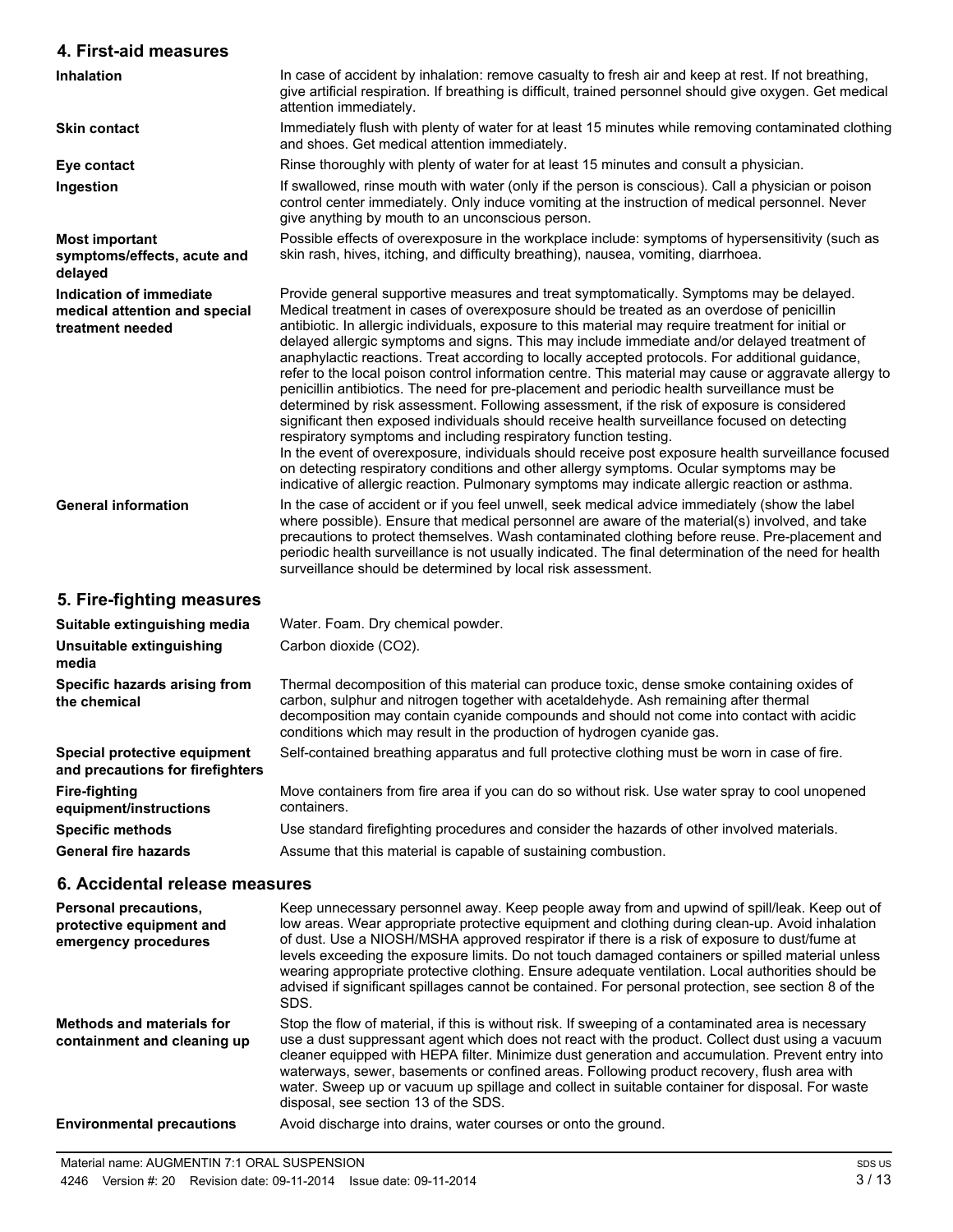# **7. Handling and storage**

Precautions for safe handling Keep cool. Avoid breathing dust. Avoid contact with eyes, skin, and clothing. Avoid prolonged exposure.

**Conditions for safe storage, including any incompatibilities** Keep away from heat, sparks and open flame. Store in original tightly closed container. Keep away from moisture. Store in a cool, dry place out of direct sunlight. Store in a well-ventilated place. Store away from other materials. Maintain air gap between stacks/pallets.

## **8. Exposure controls/personal protection**

#### **Occupational exposure limits**

| <b>GSK</b><br><b>Components</b>                              | <b>Type</b>                                                | Value          | <b>Note</b>                             |
|--------------------------------------------------------------|------------------------------------------------------------|----------------|-----------------------------------------|
| <b>AMOXICILLIN</b><br>TRIHYDRATE (CAS<br>61336-70-7)         | 15 MIN STEL                                                | 100 mcg/m3     |                                         |
|                                                              | OHC                                                        | 3              | <b>RESPIRATORY</b><br><b>SENSITISER</b> |
|                                                              |                                                            | 3              | <b>SKIN SENSITISER</b>                  |
| <b>ASPARTAME (CAS</b><br>22839-47-0)                         | 8 HR TWA                                                   | 5000 mcg/m3    |                                         |
|                                                              | OHC                                                        | 1              |                                         |
| <b>MAGNESIUM STEARATE</b><br>$(CAS 557-04-0)$                | OHC                                                        | 1              |                                         |
| <b>POTASSIUM</b><br>CLAVULANATE (CAS<br>61177-45-5)          | 8 HR TWA                                                   | 5000 mcg/m3    |                                         |
|                                                              | OHC                                                        | 1              |                                         |
| SILICON DIOXIDE (CAS<br>7631-86-9)                           | OHC                                                        | 1              |                                         |
| SODIUM BENZOATE (CAS<br>$532-32-1)$                          | 8 HR TWA                                                   | 5000 mcg/m3    |                                         |
|                                                              | OHC                                                        | 1              |                                         |
| SODIUM<br>CARBOXYMETHYL<br>CELLULOSE (CAS<br>$9004 - 32 - 4$ | OHC                                                        | 1              |                                         |
| XANTHAN GUM (CAS<br>11138-66-2)                              | OHC                                                        | 1              |                                         |
| US. OSHA Table Z-3 (29 CFR 1910.1000)                        |                                                            |                |                                         |
| <b>Components</b>                                            | <b>Type</b>                                                | Value          |                                         |
| SILICON DIOXIDE (CAS<br>7631-86-9)                           | <b>TWA</b>                                                 | $0.8$ mg/m $3$ |                                         |
|                                                              |                                                            | 20 mppcf       |                                         |
| <b>SILICON DIOXIDE</b><br>COLLOIDAL (CAS<br>7631-86-9)       | <b>TWA</b>                                                 | $0.8$ mg/m $3$ |                                         |
|                                                              |                                                            | 20 mppcf       |                                         |
| <b>US. ACGIH Threshold Limit Values</b>                      |                                                            |                |                                         |
| <b>Components</b>                                            | <b>Type</b>                                                | Value          |                                         |
| MAGNESIUM STEARATE<br>$(CAS 557-04-0)$                       | <b>TWA</b>                                                 | 10 mg/m3       |                                         |
| US. NIOSH: Pocket Guide to Chemical Hazards                  |                                                            |                |                                         |
| <b>Components</b>                                            | <b>Type</b>                                                | Value          |                                         |
| SILICON DIOXIDE (CAS<br>7631-86-9)                           | <b>TWA</b>                                                 | $6$ mg/m $3$   |                                         |
| SILICON DIOXIDE<br>COLLOIDAL (CAS<br>7631-86-9)              | <b>TWA</b>                                                 | $6$ mg/m $3$   |                                         |
| <b>Biological limit values</b>                               | No biological exposure limits noted for the ingredient(s). |                |                                         |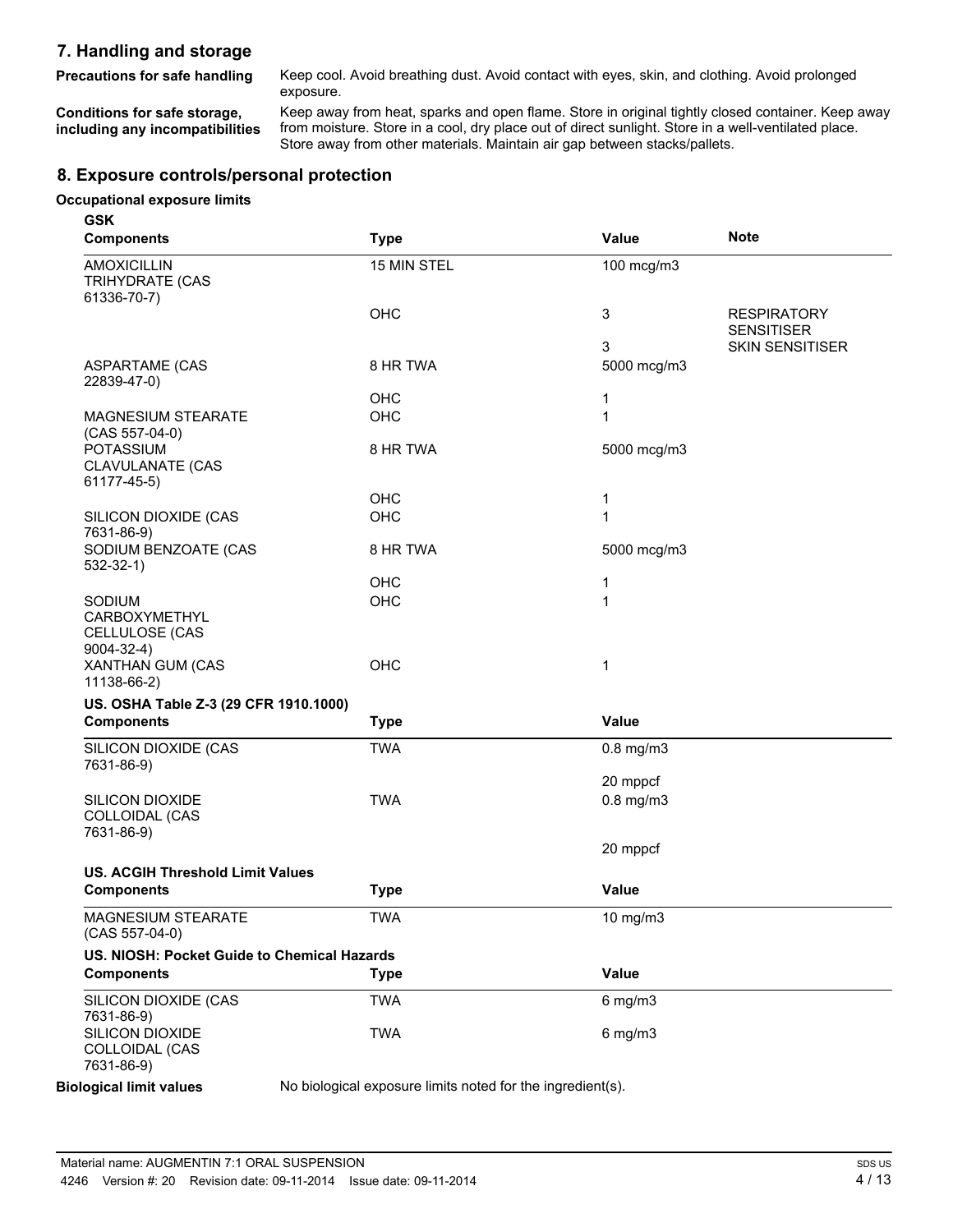| Appropriate engineering<br>controls      | Good general ventilation (typically 10 air changes per hour) should be used. Ventilation rates<br>should be matched to conditions. If applicable, use process enclosures, local exhaust ventilation,<br>or other engineering controls to maintain airborne levels below recommended exposure limits. If<br>exposure limits have not been established, maintain airborne levels to an acceptable level. If<br>material is ground, cut, or used in any operation which may generate dusts, use appropriate local<br>exhaust ventilation to keep exposures below the recommended exposure limits. An Exposure<br>Control Approach (ECA) is established for operations involving this material based upon the<br>OEL/Occupational Hazard Category and the outcome of a site- or operation-specific risk<br>assessment. |  |  |
|------------------------------------------|--------------------------------------------------------------------------------------------------------------------------------------------------------------------------------------------------------------------------------------------------------------------------------------------------------------------------------------------------------------------------------------------------------------------------------------------------------------------------------------------------------------------------------------------------------------------------------------------------------------------------------------------------------------------------------------------------------------------------------------------------------------------------------------------------------------------|--|--|
|                                          | Individual protection measures, such as personal protective equipment                                                                                                                                                                                                                                                                                                                                                                                                                                                                                                                                                                                                                                                                                                                                              |  |  |
| <b>Eye/face protection</b>               | Wear eye/face protection. If contact is likely, safety glasses with side shields are recommended.                                                                                                                                                                                                                                                                                                                                                                                                                                                                                                                                                                                                                                                                                                                  |  |  |
| <b>Hand protection</b>                   | Not normally needed. For prolonged or repeated skin contact use suitable protective gloves.                                                                                                                                                                                                                                                                                                                                                                                                                                                                                                                                                                                                                                                                                                                        |  |  |
| <b>Skin protection</b>                   |                                                                                                                                                                                                                                                                                                                                                                                                                                                                                                                                                                                                                                                                                                                                                                                                                    |  |  |
| <b>Other</b>                             | Wear suitable protective clothing as protection against splashing or contamination.                                                                                                                                                                                                                                                                                                                                                                                                                                                                                                                                                                                                                                                                                                                                |  |  |
| <b>Respiratory protection</b>            | Use a NIOSH/MSHA approved respirator if there is a risk of exposure to dust/fume at levels<br>exceeding the exposure limits.                                                                                                                                                                                                                                                                                                                                                                                                                                                                                                                                                                                                                                                                                       |  |  |
| <b>Thermal hazards</b>                   | Wear appropriate thermal protective clothing, when necessary.                                                                                                                                                                                                                                                                                                                                                                                                                                                                                                                                                                                                                                                                                                                                                      |  |  |
| <b>General hygiene</b><br>considerations | Always observe good personal hygiene measures, such as washing after handling the material<br>and before eating, drinking, and/or smoking. Routinely wash work clothing and protective<br>equipment to remove contaminants. For advice on suitable monitoring methods, seek guidance<br>from a qualified environment, health and safety professional.                                                                                                                                                                                                                                                                                                                                                                                                                                                              |  |  |

# **9. Physical and chemical properties**

| <b>Appearance</b>                                 |                |  |
|---------------------------------------------------|----------------|--|
| <b>Physical state</b>                             | Solid.         |  |
| Form                                              | Powder.Bottle. |  |
| Color                                             | Not available. |  |
| Odor                                              | Not available. |  |
| <b>Odor threshold</b>                             | Not available. |  |
| рH                                                | Not available. |  |
| Melting point/freezing point                      | Not available. |  |
| Initial boiling point and boiling<br>range        | Not available. |  |
| <b>Flash point</b>                                | Not available. |  |
| <b>Evaporation rate</b>                           | Not available. |  |
| <b>Flammability (solid, gas)</b>                  | Not available. |  |
| Upper/lower flammability or explosive limits      |                |  |
| <b>Flammability limit - lower</b><br>(%)          | Not available. |  |
| <b>Flammability limit - upper</b><br>$(\%)$       | Not available. |  |
| Explosive limit - lower (%)                       | Not available. |  |
| Explosive limit - upper (%)                       | Not available. |  |
| Vapor pressure                                    | Not available. |  |
| <b>Vapor density</b>                              | Not available. |  |
| <b>Relative density</b>                           | Not available. |  |
| Solubility(ies)                                   |                |  |
| <b>Solubility (water)</b>                         | Not available. |  |
| <b>Partition coefficient</b><br>(n-octanol/water) | Not available. |  |
| <b>Auto-ignition temperature</b>                  | Not available. |  |
| <b>Decomposition temperature</b>                  | Not available. |  |
| <b>Viscosity</b>                                  | Not available. |  |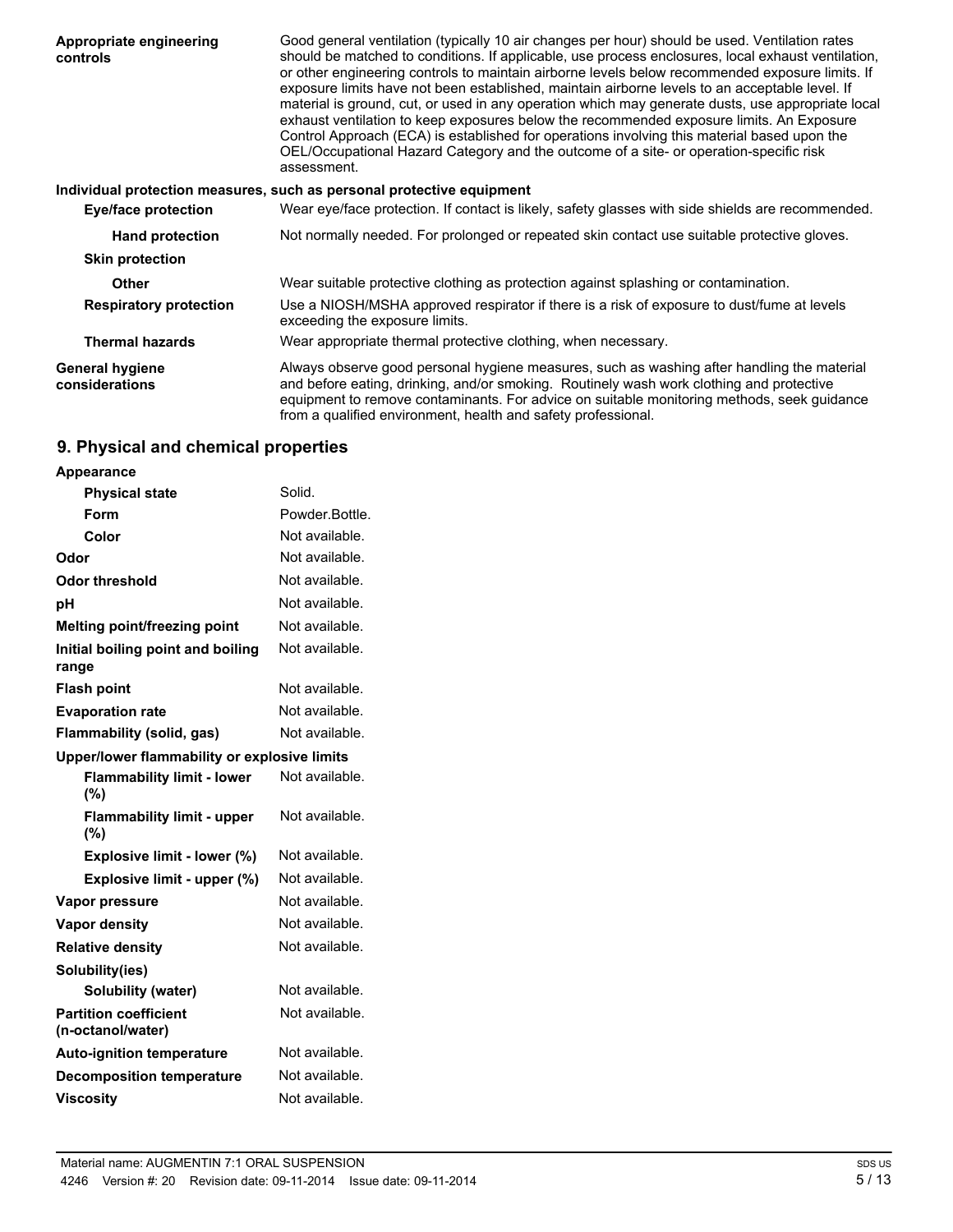### **10. Stability and reactivity**

| <b>Reactivity</b>                            | The product is stable and non-reactive under normal conditions of use, storage and transport.                                                                                                                                                                                                                                                            |
|----------------------------------------------|----------------------------------------------------------------------------------------------------------------------------------------------------------------------------------------------------------------------------------------------------------------------------------------------------------------------------------------------------------|
| <b>Chemical stability</b>                    | Material is stable under normal conditions. The purity of this material will be affected by exposure<br>to moisture. This material can become unstable if subjected to heat, high levels of moisture or<br>storage in large masses.                                                                                                                      |
| <b>Possibility of hazardous</b><br>reactions | Hazardous polymerization does not occur.                                                                                                                                                                                                                                                                                                                 |
| <b>Conditions to avoid</b>                   | Keep away from heat, sparks and open flame. Contact with incompatible materials. Avoid<br>dispersion as a dust cloud. Moisture.                                                                                                                                                                                                                          |
| Incompatible materials                       | Water, moisture, Fluorine, Chlorine,                                                                                                                                                                                                                                                                                                                     |
| <b>Hazardous decomposition</b><br>products   | Thermal decomposition of this material can produce toxic, dense smoke containing oxides of<br>carbon, sulphur and nitrogen together with acetaldehyde. Ash remaining after thermal<br>decomposition may contain cyanide compounds and should not come into contact with acidic<br>conditions which may result in the production of hydrogen cyanide gas. |

### **11. Toxicological information**

### **Information on likely routes of exposure**

| Ingestion                                                                          | Expected to be a low ingestion hazard. Health injuries are not known or expected under normal<br>use.                                                                                  |
|------------------------------------------------------------------------------------|----------------------------------------------------------------------------------------------------------------------------------------------------------------------------------------|
| <b>Inhalation</b>                                                                  | Health injuries are not known or expected under normal use. Under normal conditions of intended<br>use, this material is not expected to be an inhalation hazard.                      |
| <b>Skin contact</b>                                                                | May cause an allergic skin reaction.                                                                                                                                                   |
| Eye contact                                                                        | Direct contact with eyes may cause temporary irritation.                                                                                                                               |
| Symptoms related to the<br>physical, chemical and<br>toxicological characteristics | Possible effects of overexposure in the workplace include: symptoms of hypersensitivity (such as<br>skin rash, hives, itching, and difficulty breathing), nausea, vomiting, diarrhoea. |

### **Information on toxicological effects**

| <b>Acute toxicity</b>                               | Health injuries are not known or expected under normal use. |                                                                              |
|-----------------------------------------------------|-------------------------------------------------------------|------------------------------------------------------------------------------|
| <b>Components</b>                                   | <b>Species</b>                                              | <b>Test Results</b>                                                          |
| AMOXICILLIN TRIHYDRATE (CAS 61336-70-7)             |                                                             |                                                                              |
| Acute                                               |                                                             |                                                                              |
| Oral                                                |                                                             |                                                                              |
| LD50                                                | Rat                                                         | > 2000 mg/kg                                                                 |
| MAGNESIUM STEARATE (CAS 557-04-0)                   |                                                             |                                                                              |
| Acute                                               |                                                             |                                                                              |
| Oral                                                |                                                             |                                                                              |
| LD50                                                | Rat                                                         | > 2000 mg/kg                                                                 |
| POTASSIUM CLAVULANATE (CAS 61177-45-5)              |                                                             |                                                                              |
| Acute                                               |                                                             |                                                                              |
| Oral                                                |                                                             |                                                                              |
| LD.                                                 | Rat                                                         | > 5000 mg/kg                                                                 |
| XANTHAN GUM (CAS 11138-66-2)                        |                                                             |                                                                              |
| <b>Acute</b>                                        |                                                             |                                                                              |
| Inhalation                                          |                                                             |                                                                              |
| <b>LC50</b>                                         | Rat                                                         | > 21 mg/l, 1 hour exposure                                                   |
| Oral                                                |                                                             |                                                                              |
| LD50                                                | Rat                                                         | > 5000 mg/kg                                                                 |
|                                                     |                                                             | * Estimates for product may be based on additional component data not shown. |
| <b>Skin corrosion/irritation</b>                    |                                                             | Health injuries are not known or expected under normal use.                  |
| <b>Corrosivity</b><br><b>AMOXICILLIN TRIHYDRATE</b> |                                                             | Acute dermal irritation                                                      |

Result: Negative Species: Rabbit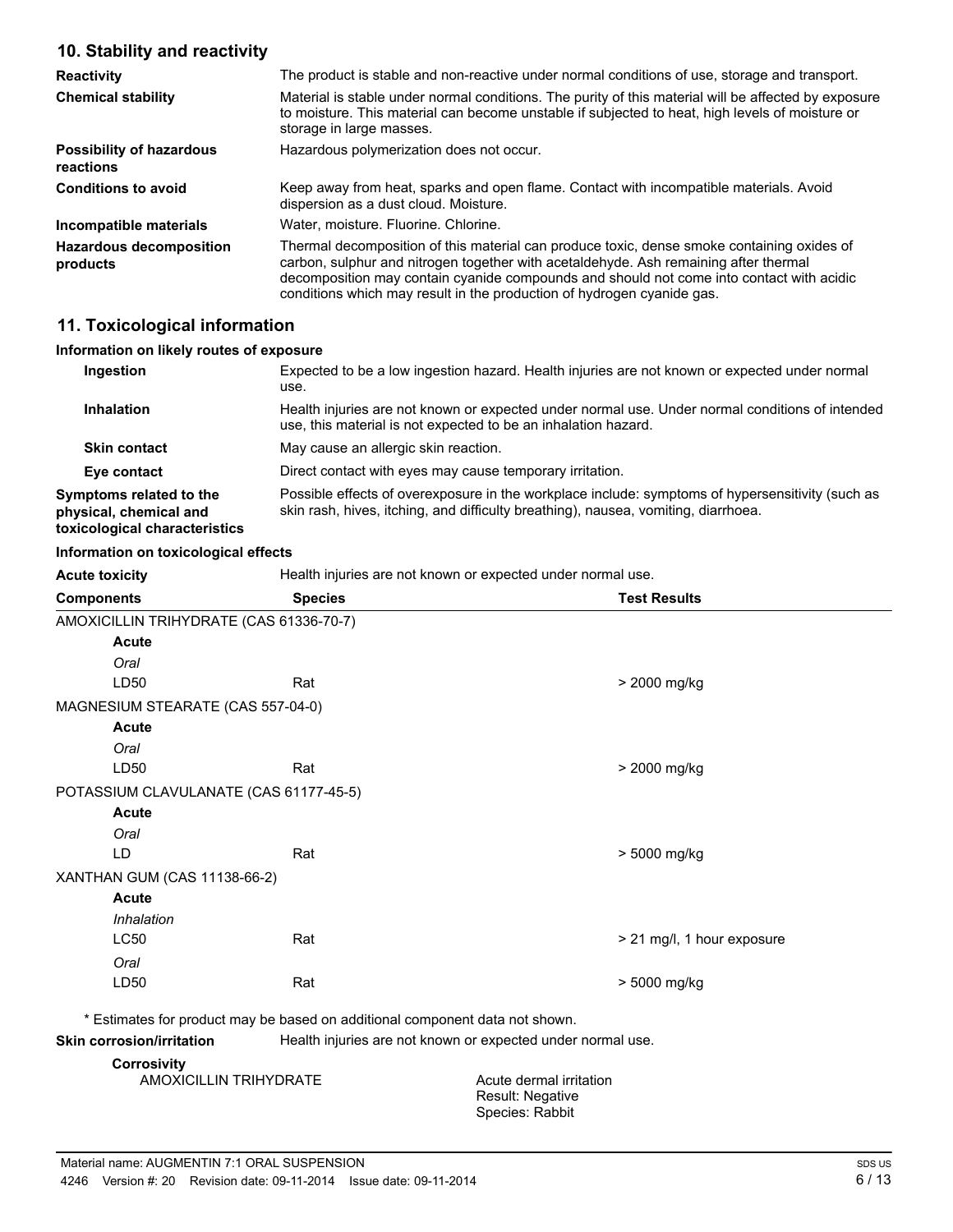| Corrosivity<br>POTASSIUM CLAVULANATE                                          |                                                                | OECD 404<br><b>Result: Non-irritant</b>                                                                                                                                                                                      |
|-------------------------------------------------------------------------------|----------------------------------------------------------------|------------------------------------------------------------------------------------------------------------------------------------------------------------------------------------------------------------------------------|
| <b>Irritation Corrosion - Skin: P.I.I. value</b><br><b>MAGNESIUM STEARATE</b> |                                                                | 0                                                                                                                                                                                                                            |
| Serious eye damage/eye<br><i>irritation</i>                                   | under normal use.                                              | Direct contact with eyes may cause temporary irritation. Health injuries are not known or expected                                                                                                                           |
| Eye                                                                           |                                                                |                                                                                                                                                                                                                              |
| POTASSIUM CLAVULANATE                                                         |                                                                | OECD 405<br>Result: Non-Irritating                                                                                                                                                                                           |
| Eye / Kay and Calandra class - Intact<br>MAGNESIUM STEARATE                   |                                                                | 4<br>Recovery Period: 2 days                                                                                                                                                                                                 |
| <b>AMOXICILLIN TRIHYDRATE</b>                                                 |                                                                | Result: Minimal irritant<br>Species: Rabbit<br>Recovery Period: 2 days                                                                                                                                                       |
| Respiratory or skin sensitization                                             |                                                                |                                                                                                                                                                                                                              |
| <b>Respiratory sensitization</b>                                              |                                                                | May cause allergy or asthma symptoms or breathing difficulties if inhaled.                                                                                                                                                   |
| <b>Skin sensitization</b>                                                     | May cause an allergic skin reaction.                           |                                                                                                                                                                                                                              |
| <b>Sensitization</b>                                                          |                                                                |                                                                                                                                                                                                                              |
| <b>AMOXICILLIN TRIHYDRATE</b>                                                 |                                                                | Epidemiology<br>Result: Positive<br>Species: Human                                                                                                                                                                           |
| POTASSIUM CLAVULANATE                                                         |                                                                | Maximisation assay (Magnusson and Kligman)<br>Result: Negative<br>Species: Guinea pig<br><b>SAR</b><br>Result: No structural alerts identified.                                                                              |
| Germ cell mutagenicity                                                        | mutagenic or genotoxic.                                        | No data available to indicate product or any components present at greater than 0.1% are                                                                                                                                     |
| <b>Mutagenicity</b>                                                           |                                                                |                                                                                                                                                                                                                              |
| POTASSIUM CLAVULANATE                                                         |                                                                | Ames<br><b>Result: Negative</b>                                                                                                                                                                                              |
| AMOXICILLIN TRIHYDRATE                                                        |                                                                | GreenScreen<br>Result: Negative<br>Mouse Lymphoma Cell Assay<br>Result: Negative                                                                                                                                             |
| POTASSIUM CLAVULANATE                                                         |                                                                | Mouse Lymphoma Cell Assay<br>Result: Negative<br><b>SAR</b><br>Result: No structural alerts identified.                                                                                                                      |
| Carcinogenicity                                                               | Health injuries are not known or expected under normal use.    |                                                                                                                                                                                                                              |
| POTASSIUM CLAVULANATE                                                         |                                                                | <b>SAR</b><br>Result: No structual alerts identified.                                                                                                                                                                        |
|                                                                               | IARC Monographs. Overall Evaluation of Carcinogenicity         |                                                                                                                                                                                                                              |
| SILICON DIOXIDE (CAS 7631-86-9)<br>SILICON DIOXIDE COLLOIDAL (CAS 7631-86-9)  | OSHA Specifically Regulated Substances (29 CFR 1910.1001-1050) | 3 Not classifiable as to carcinogenicity to humans.<br>3 Not classifiable as to carcinogenicity to humans.                                                                                                                   |
| Not listed.                                                                   |                                                                |                                                                                                                                                                                                                              |
| <b>Reproductive toxicity</b>                                                  | Health injuries are not known or expected under normal use.    |                                                                                                                                                                                                                              |
| <b>Reproductivity</b><br>POTASSIUM CLAVULANATE                                |                                                                | Fertility (IV)<br>Result: Reproductive and developmental NOAEL 75<br>mg/kg/day                                                                                                                                               |
| <b>AMOXICILLIN TRIHYDRATE</b>                                                 |                                                                | Species: Rat<br>Fertility/foetal development, Rat and Mouse<br>Result: No effect                                                                                                                                             |
| POTASSIUM CLAVULANATE                                                         |                                                                | Reproduction/Fertility Study (IV)<br>Result: Reproductive performance NOAEL 150 mg/kg/day<br>Species: Rabbit<br>Reproduction/Fertility Study (IV)<br>Result: Teratogenic and embryotoxic NOAEL 150 mg/kg/day<br>Species: Rat |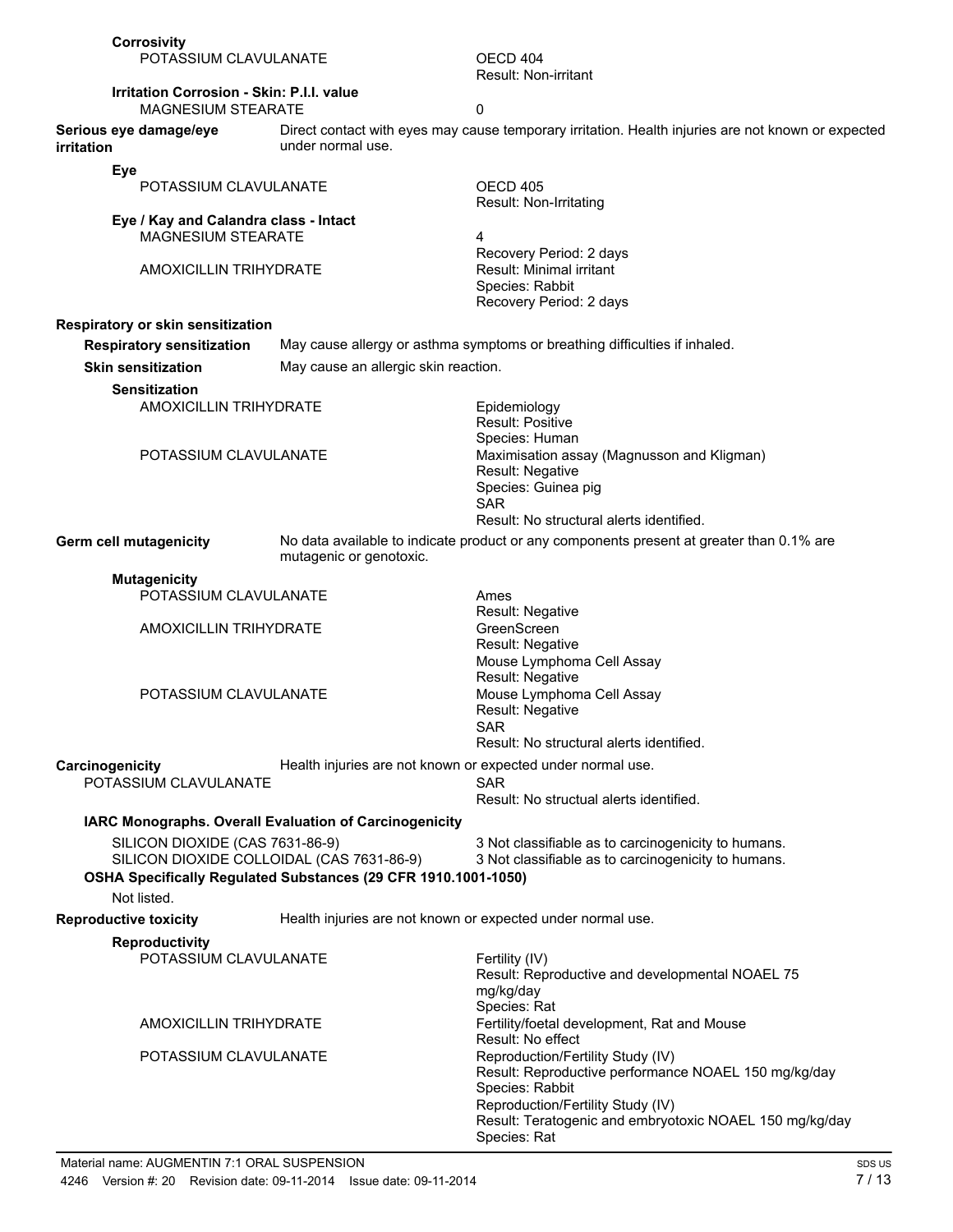| Specific target organ toxicity -<br>single exposure   | None known.                          |
|-------------------------------------------------------|--------------------------------------|
| Specific target organ toxicity -<br>repeated exposure | None known.                          |
| <b>Aspiration hazard</b>                              | Not an aspiration hazard.            |
| <b>Chronic effects</b>                                | Prolonged inhalation may be harmful. |
| <b>Further information</b>                            | Caution - Pharmaceutical agent.      |

# **12. Ecological information**

| <b>Ecotoxicity</b>                        |             | Not expected to be harmful to aquatic organisms. |                                   |  |
|-------------------------------------------|-------------|--------------------------------------------------|-----------------------------------|--|
| <b>Components</b>                         |             | <b>Species</b>                                   | <b>Test Results</b>               |  |
| AMOXICILLIN TRIHYDRATE (CAS 61336-70-7)   |             |                                                  |                                   |  |
| <b>Aquatic</b>                            |             |                                                  |                                   |  |
| Acute                                     |             |                                                  |                                   |  |
| Algae                                     | <b>EC50</b> | Green algae (Selenastrum<br>capricornutum)       | 630 mg/l, 72 hours                |  |
|                                           | <b>NOEC</b> | Green algae (Selenastrum<br>capricornutum)       | 530 mg/l, 72 hours                |  |
| Crustacea                                 | <b>EC50</b> | Water flea (Daphnia magna)                       | > 2300 mg/l, 48 hours Static test |  |
|                                           | <b>NOEC</b> | Water flea (Daphnia magna)                       | 2300 mg/l, 48 hours Static test   |  |
| Fish                                      | <b>EC50</b> | Bluegill sunfish (Adult Lepomis<br>macrochirus)  | > 930 mg/l, 96 hours Static test  |  |
|                                           |             | Rainbow trout (Adult Oncorhyncus<br>mykiss)      | > 1000 mg/l, 96 hours Static test |  |
|                                           | <b>NOEC</b> | Bluegill sunfish (Adult Lepomis<br>macrochirus)  | 930 mg/l, 96 hours Static test    |  |
|                                           |             | Rainbow trout (Adult Oncorhyncus<br>mykiss)      | 1000 mg/l, 96 hours Static test   |  |
| MAGNESIUM STEARATE (CAS 557-04-0)         |             |                                                  |                                   |  |
| <b>Aquatic</b>                            |             |                                                  |                                   |  |
| Acute                                     |             |                                                  |                                   |  |
| Fish                                      | <b>EC50</b> | Orange-red killfish (Adult Oryzias<br>latipes)   | 130 mg/l, 96 hours                |  |
| POLYVINYLPOLYPYRROLIDONE (CAS 25249-54-1) |             |                                                  |                                   |  |
| Acute                                     |             |                                                  |                                   |  |
|                                           | <b>IC50</b> | Activated sludge                                 | > 1000 mg/l, 3 hours Static test  |  |
| <b>Aquatic</b>                            |             |                                                  |                                   |  |
| Acute                                     |             |                                                  |                                   |  |
| Crustacea                                 | <b>EC50</b> | Water flea (Daphnia magna)                       | 84 mg/l, 48 hours Static test     |  |
|                                           | <b>NOEC</b> | Water flea (Daphnia magna)                       | 32 mg/l, 48 hours Static test     |  |
| POTASSIUM CLAVULANATE (CAS 61177-45-5)    |             |                                                  |                                   |  |
| <b>Aquatic</b>                            |             |                                                  |                                   |  |
| Acute                                     |             |                                                  |                                   |  |
| Algae                                     | <b>EC50</b> | Green algae (Selenastrum<br>capricornutum)       | 56 mg/L, 72 hours                 |  |
|                                           | <b>NOEC</b> | Green algae (Selenastrum<br>capricornutum)       | 9.4 mg/L, 72 hours                |  |
| Crustacea                                 | EC50        | Water flea (Daphnia magna)                       | 1610 mg/L, 48 hours Static test   |  |
|                                           | <b>NOEC</b> | Water flea (Daphnia magna)                       | 530 mg/L, 48 hours Static test    |  |
| Fish                                      | <b>EC50</b> | Bluegill sunfish (Adult Lepomis<br>macrochirus)  | > 790 mg/L, 96 hours Static test  |  |
|                                           |             | Rainbow trout (Adult Oncorhyncus<br>mykiss)      | > 960 mg/L, 96 hours Static test  |  |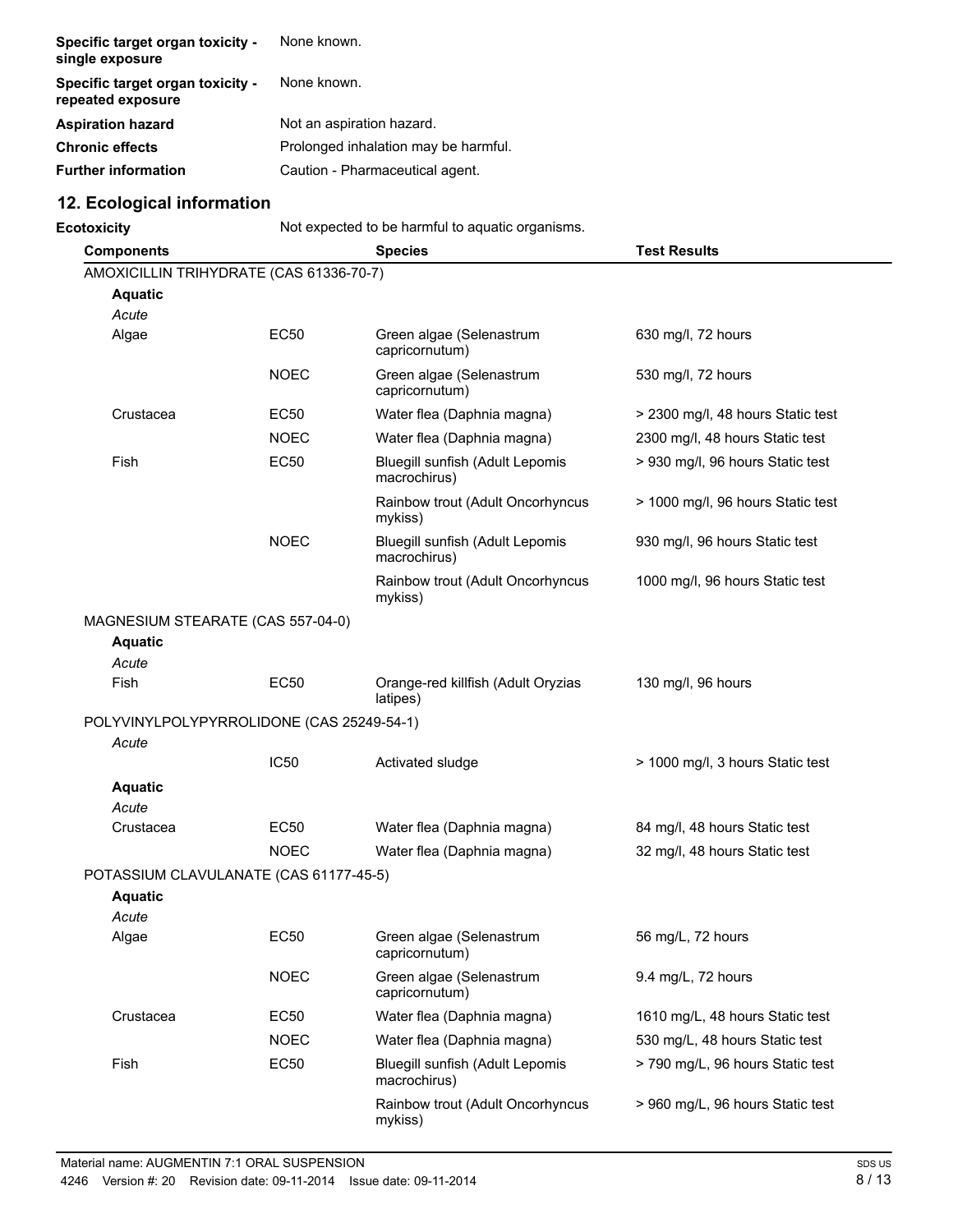| <b>Components</b>                                        |             | <b>Species</b>                                                               | <b>Test Results</b>                  |
|----------------------------------------------------------|-------------|------------------------------------------------------------------------------|--------------------------------------|
|                                                          | <b>NOEC</b> | Bluegill sunfish (Adult Lepomis<br>macrochirus)                              | 790 mg/L, 96 hours Static test       |
|                                                          |             | Rainbow trout (Adult Oncorhyncus<br>mykiss)                                  | 960 mg/L, 96 hours Static test       |
| SILICON DIOXIDE (CAS 7631-86-9)                          |             |                                                                              |                                      |
| <b>Aquatic</b>                                           |             |                                                                              |                                      |
| Acute                                                    |             |                                                                              |                                      |
| Algae                                                    | <b>EC50</b> | Green algae (Selenastrum<br>capricornutum)                                   | 440 mg/l, 72 hours                   |
|                                                          | <b>NOEC</b> | Green algae (Selenastrum<br>capricornutum)                                   | 60 mg/l, 72 hours                    |
| Crustacea                                                | <b>EC50</b> | Water flea (Daphnia magna)                                                   | > 10000 mg/l, 24 hours Static test   |
| Fish                                                     | <b>EC50</b> | Common carp (Juvenile Cyprinus carpio) > 10000 mg/l, 72 hours                |                                      |
|                                                          |             | Zebra fish (Adult Brachydanio rerio)                                         | 5000 mg/l, 96 hours Static test      |
| Microtox                                                 | <b>EC50</b> | Microtox                                                                     | 8700 mg/l, 15 minutes                |
| SILICON DIOXIDE COLLOIDAL (CAS 7631-86-9)                |             |                                                                              |                                      |
| <b>Aquatic</b><br>Acute                                  |             |                                                                              |                                      |
| Algae                                                    | <b>EC50</b> | Green algae (Selenastrum<br>capricornutum)                                   | 440 mg/l, 72 hours                   |
|                                                          | <b>NOEC</b> | Green algae (Selenastrum<br>capricornutum)                                   | 60 mg/l, 72 hours                    |
| Crustacea                                                | EC50        | Water flea (Daphnia magna)                                                   | > 10000 mg/l, 24 hours Static test   |
| Fish                                                     | <b>EC50</b> | Common carp (Juvenile Cyprinus carpio) > 10000 mg/l, 72 hours                |                                      |
|                                                          |             | Zebra fish (Adult Brachydanio rerio)                                         | 5000 mg/l, 96 hours Static test      |
| Microtox                                                 | <b>EC50</b> | Microtox                                                                     | 8700 mg/l, 15 minutes                |
| SODIUM BENZOATE (CAS 532-32-1)                           |             |                                                                              |                                      |
| <b>Aquatic</b>                                           |             |                                                                              |                                      |
| Acute                                                    |             |                                                                              |                                      |
| Crustacea                                                | EC50        | Water flea (Daphnia magna)                                                   | > 100 mg/L, 96 hours Static test     |
| Fish                                                     | <b>EC50</b> | Fathead minnow (Juvenile Pimephales<br>promelas)                             | 484 mg/L, 96 hours Flow-through test |
| SODIUM CARBOXYMETHYL CELLULOSE (CAS 9004-32-4)<br>Acute  |             |                                                                              |                                      |
|                                                          | <b>IC50</b> | Activated sludge                                                             | > 1000 mg/l, 3 hours                 |
| <b>Aquatic</b>                                           |             |                                                                              |                                      |
| Acute                                                    |             |                                                                              |                                      |
| Crustacea                                                | <b>EC50</b> | Water flea (Daphnia magna)                                                   | > 100 mg/l, 48 hours Static test     |
|                                                          | <b>NOEC</b> | Water flea (Daphnia magna)                                                   | 100 mg/l, 48 hours Static test       |
| Fish                                                     | <b>EC50</b> | Rainbow trout (Adult Oncorhyncus<br>mykiss)                                  | > 20000 mg/l, 96 hours Static test   |
| XANTHAN GUM (CAS 11138-66-2)                             |             |                                                                              |                                      |
| <b>Aquatic</b>                                           |             |                                                                              |                                      |
| Acute                                                    |             |                                                                              |                                      |
| Fish                                                     | <b>EC50</b> | Rainbow trout (Adult Oncorhyncus<br>mykiss)                                  | 420 mg/l, 96 hours Static test       |
|                                                          |             | * Estimates for product may be based on additional component data not shown. |                                      |
| Persistence and degradability                            |             |                                                                              |                                      |
| <b>Photolysis</b>                                        |             |                                                                              |                                      |
| Half-life (Photolysis-atmospheric)<br>MAGNESIUM STEARATE |             | 17 Hours Estimated                                                           |                                      |
|                                                          |             |                                                                              |                                      |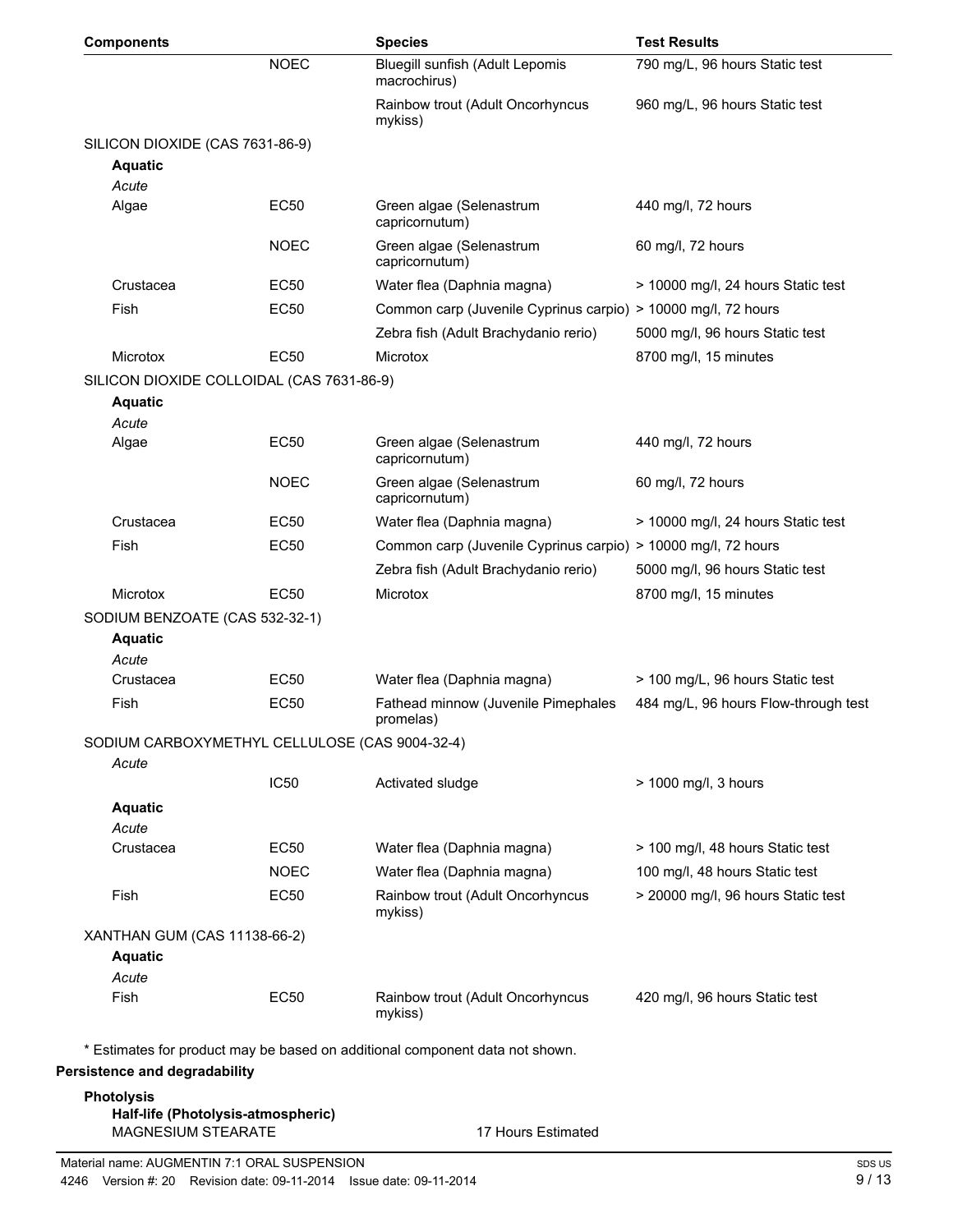| <b>Photolysis</b>                                           |                                                                             |
|-------------------------------------------------------------|-----------------------------------------------------------------------------|
| UV/visible spectrum wavelength<br><b>MAGNESIUM STEARATE</b> | 210 nm                                                                      |
|                                                             |                                                                             |
| <b>Hydrolysis</b><br>Half-life (Hydrolysis-acidic)          |                                                                             |
| POTASSIUM CLAVULANATE                                       | 11.9 Hours Measured                                                         |
|                                                             |                                                                             |
| Half-life (Hydrolysis-basic)<br><b>ASPARTAME</b>            | < 1 Days Measured                                                           |
| POTASSIUM CLAVULANATE                                       | 9.92 Hours Measured                                                         |
| Half-life (Hydrolysis-neutral)                              |                                                                             |
| <b>AMOXICILLIN TRIHYDRATE</b>                               | 50 - 113 Days Measured                                                      |
| POTASSIUM CLAVULANATE                                       | 28.3 Hours Measured                                                         |
| <b>Biodegradability</b>                                     |                                                                             |
| Percent degradation (Aerobic biodegradation-inherent)       |                                                                             |
| <b>AMOXICILLIN TRIHYDRATE</b>                               | 88 %, 28 days Zahn-Wellens, Activated sludge                                |
| MAGNESIUM STEARATE                                          | 77 %, 28 days BOD                                                           |
| POLYVINYLPOLYPYRROLIDONE                                    | 0 %, 28 days Modified MITI test, Activated sludge                           |
| POTASSIUM CLAVULANATE                                       | 90 %, 28 days Zahn-Wellens, Activated sludge                                |
| SODIUM CARBOXYMETHYL CELLULOSE                              | 7 %, 28 days Zahn-Wellens, Activated sludge                                 |
| Percent degradation (Aerobic biodegradation-soil)           |                                                                             |
| <b>MAGNESIUM STEARATE</b>                                   | 50 %, 13 days                                                               |
| Percent degradation (Anaerobic biodegradation)              |                                                                             |
| SODIUM BENZOATE                                             | 93 %, 7 days Other degradation test system, Mixed<br>Residential/Industrial |
| <b>Bioaccumulative potential</b>                            |                                                                             |
| Partition coefficient n-octanol / water (log Kow)           |                                                                             |
| <b>AMOXICILLIN TRIHYDRATE</b>                               | $-1.56$                                                                     |
| POTASSIUM CLAVULANATE                                       | $-5.8$ (Estimated).                                                         |
| SODIUM BENZOATE                                             | 1.89                                                                        |
| <b>Bioconcentration factor (BCF)</b>                        |                                                                             |
| ASPARTAME                                                   | 1 Estimated                                                                 |
| <b>MAGNESIUM STEARATE</b>                                   | > 9999 Estimated                                                            |
| <b>Mobility in soil</b>                                     |                                                                             |
| <b>Adsorption</b>                                           |                                                                             |
| Sludge/biomass distribution coefficient - log Kd            |                                                                             |
| <b>AMOXICILLIN TRIHYDRATE</b>                               | -0.17 Estimated                                                             |
| Soil/sediment sorption - log Koc                            |                                                                             |
| <b>ASPARTAME</b>                                            | 1.78 Estimated                                                              |
| <b>MAGNESIUM STEARATE</b>                                   | 5.86 Estimated                                                              |
| SODIUM BENZOATE                                             | 1.16 Calculated                                                             |
| <b>Mobility in general</b>                                  |                                                                             |
| <b>Volatility</b>                                           |                                                                             |
| Henry's law                                                 |                                                                             |
| <b>AMOXICILLIN TRIHYDRATE</b>                               | 0 atm m <sup>^3</sup> /mol Calculated                                       |
| <b>ASPARTAME</b>                                            | < 0 atm m^3/mol Estimated                                                   |
| Not available.<br>Other adverse effects                     |                                                                             |
| 13. Disposal considerations                                 |                                                                             |

| <b>Disposal instructions</b>             | Consult authorities before disposal. Dispose in accordance with all applicable regulations.                                                                                                                            |
|------------------------------------------|------------------------------------------------------------------------------------------------------------------------------------------------------------------------------------------------------------------------|
| Local disposal regulations               | Dispose in accordance with all applicable regulations.                                                                                                                                                                 |
| Hazardous waste code                     | The waste code should be assigned in discussion between the user, the producer and the waste<br>disposal company.                                                                                                      |
| Waste from residues / unused<br>products | Dispose of in accordance with local regulations. Empty containers or liners may retain some<br>product residues. This material and its container must be disposed of in a safe manner (see:<br>Disposal instructions). |
| Contaminated packaging                   | Empty containers should be taken to an approved waste handling site for recycling or disposal.<br>Since emptied containers may retain product residue, follow label warnings even after container is<br>emptied.       |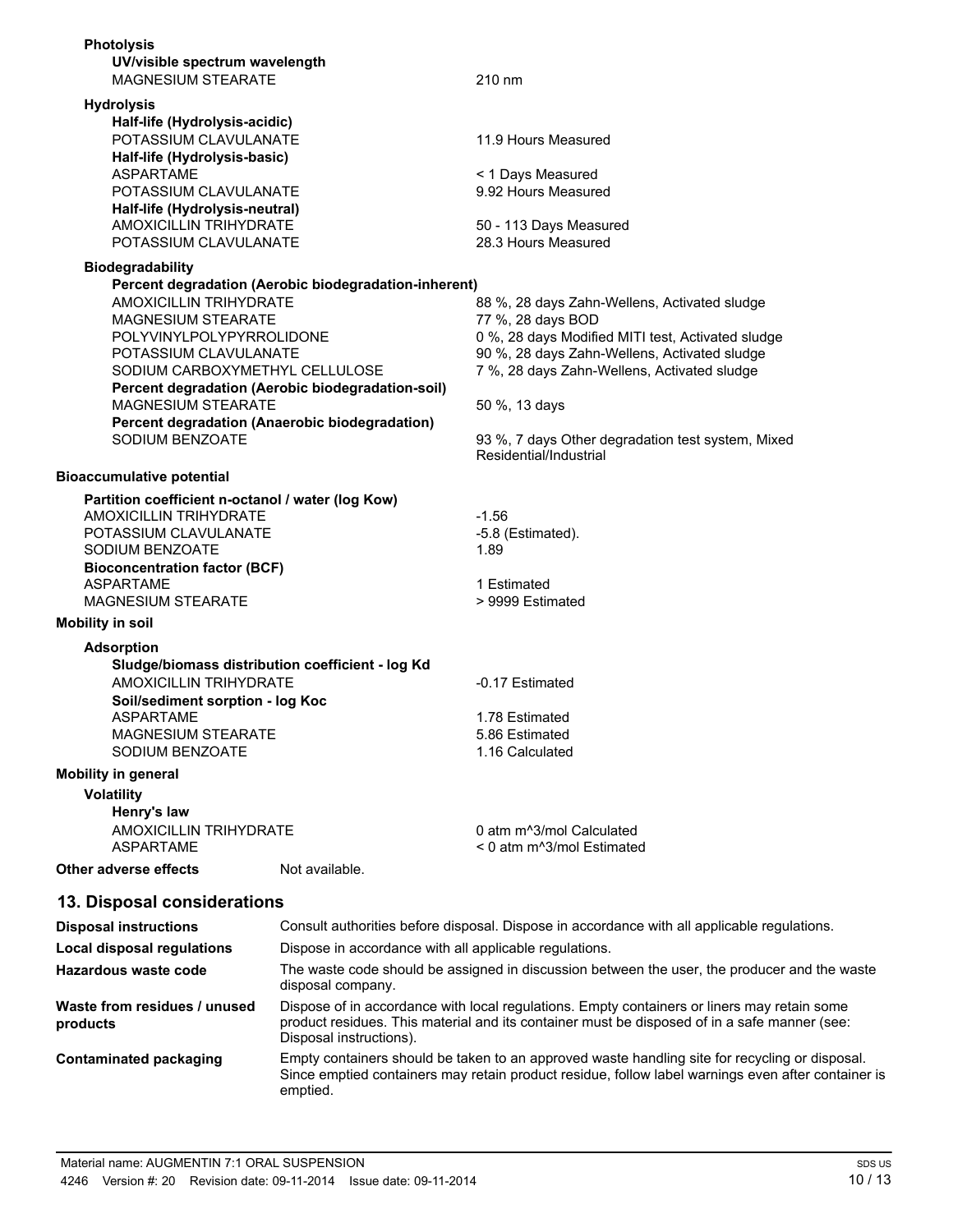# **14. Transport information**

| <b>DOT</b>                                                                     |                                                                                                                                                                |
|--------------------------------------------------------------------------------|----------------------------------------------------------------------------------------------------------------------------------------------------------------|
| <b>UN number</b>                                                               | <b>UN3088</b>                                                                                                                                                  |
| UN proper shipping name                                                        | Self-heating solid, organic, n.o.s. (AMOXICILLIN TRIHYDRATE AND POTASSIUM<br>CLAVULANATE, FORMULATED PRODUCT)                                                  |
| <b>Transport hazard class(es)</b>                                              |                                                                                                                                                                |
| <b>Class</b>                                                                   | 4.2                                                                                                                                                            |
| <b>Subsidiary risk</b>                                                         |                                                                                                                                                                |
| Label(s)                                                                       | 4.2                                                                                                                                                            |
| <b>Packing group</b>                                                           | $\mathbf{H}$                                                                                                                                                   |
| Special precautions for user Not available.                                    |                                                                                                                                                                |
| <b>Special provisions</b>                                                      | IB6, IP2, T3, TP33                                                                                                                                             |
| <b>Packaging exceptions</b>                                                    | None                                                                                                                                                           |
| Packaging non bulk                                                             | 212                                                                                                                                                            |
| Packaging bulk                                                                 | 241                                                                                                                                                            |
| <b>IATA</b>                                                                    |                                                                                                                                                                |
| <b>UN number</b>                                                               | <b>UN3088</b>                                                                                                                                                  |
| UN proper shipping name                                                        | Self-heating solid, organic, n.o.s. (AMOXICILLIN TRIHYDRATE AND POTASSIUM<br>CLAVULANATE, FORMULATED PRODUCT)                                                  |
| Transport hazard class(es)                                                     | 4.2                                                                                                                                                            |
| <b>Subsidiary class(es)</b>                                                    | $\overline{\phantom{a}}$                                                                                                                                       |
| Packaging group                                                                | $\mathbf{H}$                                                                                                                                                   |
| <b>Labels required</b>                                                         | 4.2                                                                                                                                                            |
| <b>Environmental hazards</b>                                                   | No.                                                                                                                                                            |
| <b>ERG Code</b>                                                                | Not available.                                                                                                                                                 |
| Special precautions for user Not available.                                    |                                                                                                                                                                |
| <b>Other information</b>                                                       |                                                                                                                                                                |
| Cargo aircraft only                                                            | Forbidden.                                                                                                                                                     |
| <b>IMDG</b>                                                                    |                                                                                                                                                                |
| <b>UN number</b>                                                               | <b>UN3088</b>                                                                                                                                                  |
| UN proper shipping name                                                        | SELF-HEATING SOLID, ORGANIC, N.O.S. (AMOXICILLIN TRIHYDRATE AND POTASSIUM<br>CLAVULANATE, FORMULATED PRODUCT)                                                  |
| <b>Transport hazard class(es)</b>                                              |                                                                                                                                                                |
| Class                                                                          | 4.2                                                                                                                                                            |
| <b>Subsidiary risk</b>                                                         |                                                                                                                                                                |
| Label(s)                                                                       | 4.2                                                                                                                                                            |
| <b>Packing group</b>                                                           | $\mathbf{H}$                                                                                                                                                   |
| <b>Environmental hazards</b>                                                   |                                                                                                                                                                |
| <b>Marine pollutant</b>                                                        | No.                                                                                                                                                            |
| EmS                                                                            | $F-A, S-J$                                                                                                                                                     |
| Special precautions for user Not available.                                    |                                                                                                                                                                |
| Transport in bulk according to<br>Annex II of MARPOL 73/78 and<br>the IBC Code | MARPOL Annex II applies to liquids used in a ship's operation that pose a threat to the marine<br>environment. These materials may not be transported in bulk. |
| DOT                                                                            |                                                                                                                                                                |

 $\mathbf{v}$ SPONTANEOUSLY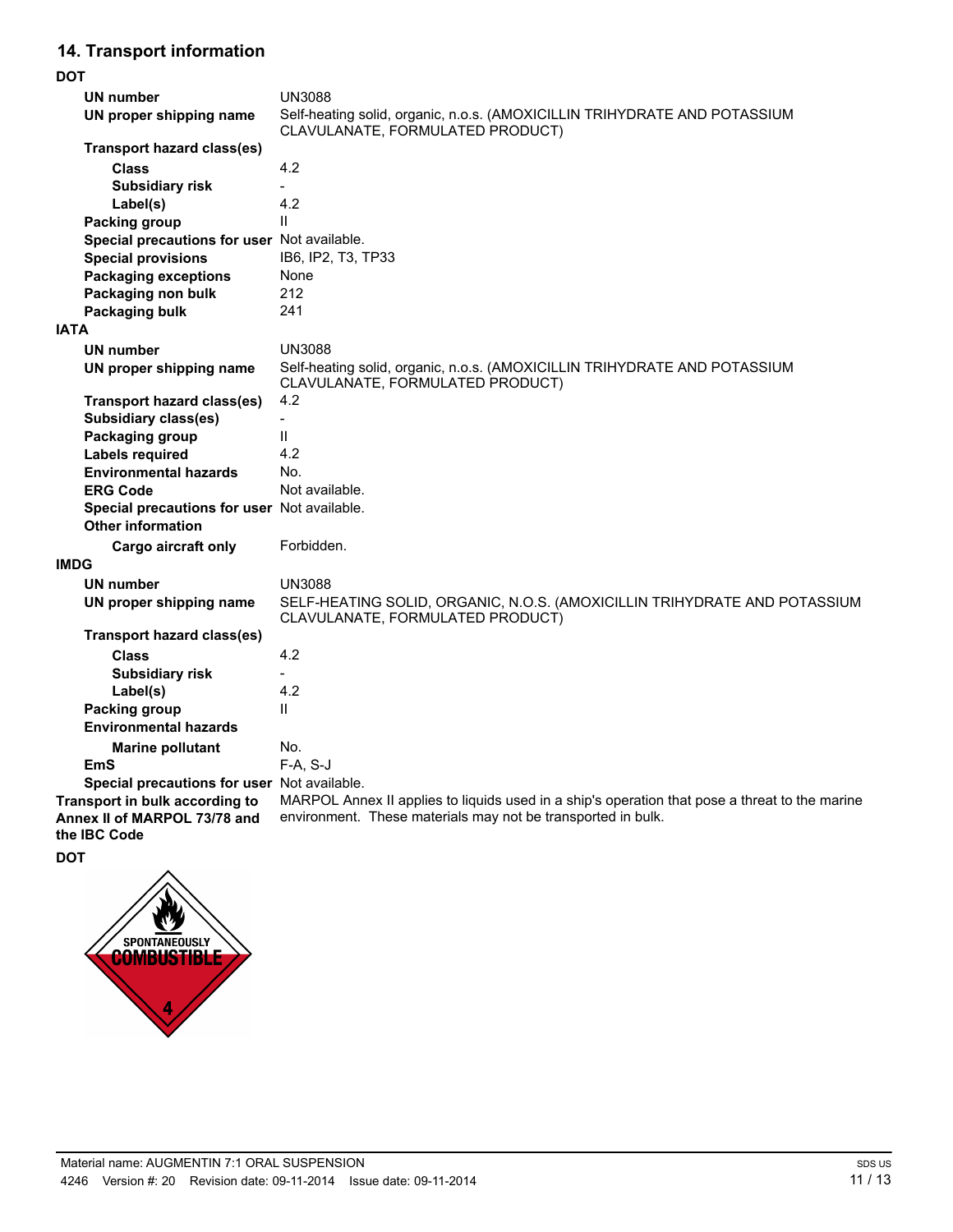

**General information** REGULATED IN TRANSPORT for packages of greater than 3 cubic metres volume. EXEMPT if transported in packages of not more than 3 cubic metres volume per UN Manual of Tests and Criteria (33.3.1.3.3.1).

# **15. Regulatory information**

| <b>US federal regulations</b>                                                | One or more components are not listed on TSCA.<br>This product is not known to be a "Hazardous Chemical" as defined by the OSHA Hazard<br>Communication Standard, 29 CFR 1910.1200. |
|------------------------------------------------------------------------------|-------------------------------------------------------------------------------------------------------------------------------------------------------------------------------------|
|                                                                              | TSCA Section 12(b) Export Notification (40 CFR 707, Subpt. D)                                                                                                                       |
| Not regulated.<br><b>CERCLA Hazardous Substance List (40 CFR 302.4)</b>      |                                                                                                                                                                                     |
| Not listed.                                                                  |                                                                                                                                                                                     |
| <b>SARA 304 Emergency release notification</b>                               |                                                                                                                                                                                     |
| Not regulated.                                                               | OSHA Specifically Regulated Substances (29 CFR 1910.1001-1050)                                                                                                                      |
| Not listed.                                                                  |                                                                                                                                                                                     |
|                                                                              | Superfund Amendments and Reauthorization Act of 1986 (SARA)                                                                                                                         |
| <b>Hazard categories</b>                                                     | Immediate Hazard - Yes<br>Delayed Hazard - No<br>Fire Hazard - Yes<br>Pressure Hazard - No<br>Reactivity Hazard - No                                                                |
| <b>SARA 302 Extremely hazardous substance</b><br>Not listed.                 |                                                                                                                                                                                     |
| SARA 311/312 Hazardous<br>chemical                                           | No.                                                                                                                                                                                 |
| SARA 313 (TRI reporting)<br>Not regulated.                                   |                                                                                                                                                                                     |
| Other federal regulations                                                    |                                                                                                                                                                                     |
|                                                                              | Clean Air Act (CAA) Section 112 Hazardous Air Pollutants (HAPs) List                                                                                                                |
| Not regulated.                                                               |                                                                                                                                                                                     |
|                                                                              | Clean Air Act (CAA) Section 112(r) Accidental Release Prevention (40 CFR 68.130)                                                                                                    |
| Not regulated.                                                               |                                                                                                                                                                                     |
| <b>Safe Drinking Water Act</b><br>(SDWA)                                     | Not regulated.                                                                                                                                                                      |
| <b>US state regulations</b>                                                  |                                                                                                                                                                                     |
| US. Massachusetts RTK - Substance List                                       |                                                                                                                                                                                     |
| SILICON DIOXIDE (CAS 7631-86-9)<br>SILICON DIOXIDE COLLOIDAL (CAS 7631-86-9) |                                                                                                                                                                                     |
|                                                                              | US. New Jersey Worker and Community Right-to-Know Act                                                                                                                               |
| SILICON DIOXIDE (CAS 7631-86-9)<br>SILICON DIOXIDE COLLOIDAL (CAS 7631-86-9) |                                                                                                                                                                                     |
|                                                                              | US. Pennsylvania Worker and Community Right-to-Know Law                                                                                                                             |
| SILICON DIOXIDE (CAS 7631-86-9)<br>SILICON DIOXIDE COLLOIDAL (CAS 7631-86-9) |                                                                                                                                                                                     |
| <b>US. Rhode Island RTK</b>                                                  |                                                                                                                                                                                     |
| Not regulated.                                                               |                                                                                                                                                                                     |